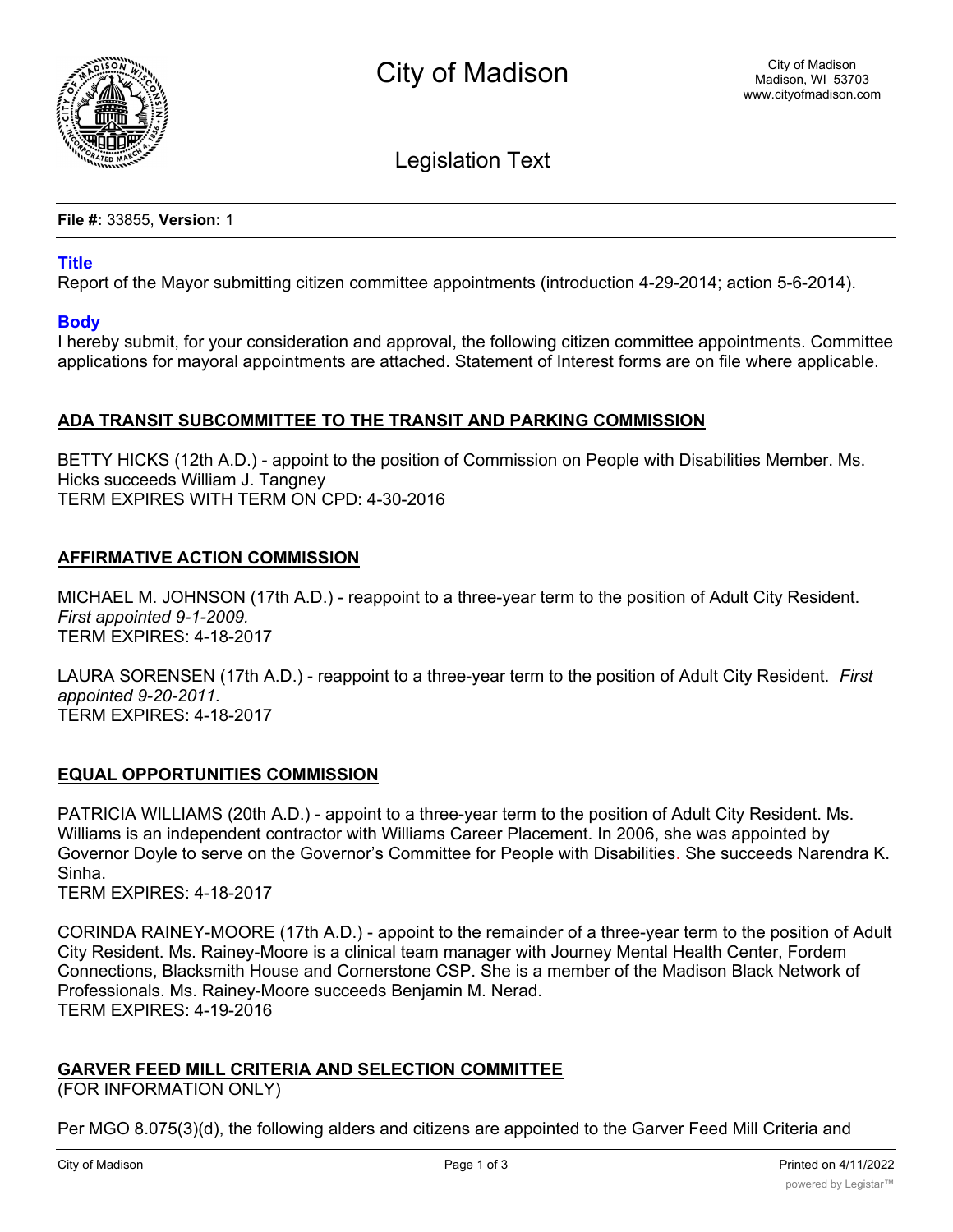#### **File #:** 33855, **Version:** 1

Selection Committee.

ALD. MARSHA RUMMEL, District 6 - alder of the district.

ALD. DAVID AHRENS - District 15

ALD. JOE CLAUSIUS - District 17

ALNISA T. ALLGOOD - neighborhood resident. Ms. Allgood is the Founder/Executive Director of Nonprofit Tech.

SUSAN THERING - neighborhood resident. Ms. Thering is the Founder/Principal of Evaluation Research Consulting and the Founder/Executive Director of Design Coalition Institute.

DAVID WALLNER - citizen member. Mr. Wallner is active with many organizations and currently serves on the Madison Public Library Board and serves as the President of the Board of Park Commissioners.

## **MADISON'S CENTRAL BUSINESS IMPROVEMENT DISTRICT (BID) BOARD**

*Note: Per the Business Improvement District [BID] Operating Plan as approved by the Common Council, "Wisconsin Statutes section 66.1109(3 (a) requires that the Board be composed of at least five members and that a majority of the Board members shall either own or occupy real property in the District. If the actual property or business owner is an entity, that entity shall designate a representative to act on its behalf."*

\*JOHN B. HUTCHINSON, Sun Prairie, 53590 - appoint to the remainder of a three-year term to the position of Greater State Street Business Association Member. Mr. Hutchinson currently holds the position of State Street Area - Property/Business Owner and has served since 1-16-2007. He succeeds Hawk Sullivan. TERM EXPIRES: 1-18-2015

*Rationale: Mr. Hutchinson is the president of Fontana Sports, located at 215 N. Henry St. He also owns two properties within the District (215 N. Henry St. and 307 W. Johnson St.), is a long-time respected State Street business owner (since 1972), has served as the President of the Greater State Street Business Association and is active in Dane County Buy Local. He brings a wealth of knowledge and experience as a downtown business and property owner, and has well-served this committee since first being appointed in 2007.*

R. BRAHMER (7th A.D.) - appoint to the remainder of a three-year term to the position of State Street Area - Property/Business Owner. Mr. Brahmer is the owner of Argus BarGrille on E. Main St. and Amy's Café and Bar on W. Gilman. He succeeds John B. Hutchinson. TERM EXPIRES: 1-18-2017

# **MONONA TERRACE COMMUNITY AND CONVENTION CENTER BOARD**

RICARDO A. GONZALEZ (11th A.D.) - reappoint to a three-year term to the position of City Appointee. *First appointed 9-16-2011.* TERM EXPIRES: 5-1-2017

SUE A. SABATKE (12th A.D.) - reappoint to a three-year term to the position of City Appointee. First appointed 7-17-2012. TERM EXPIRES: 5-1-2017